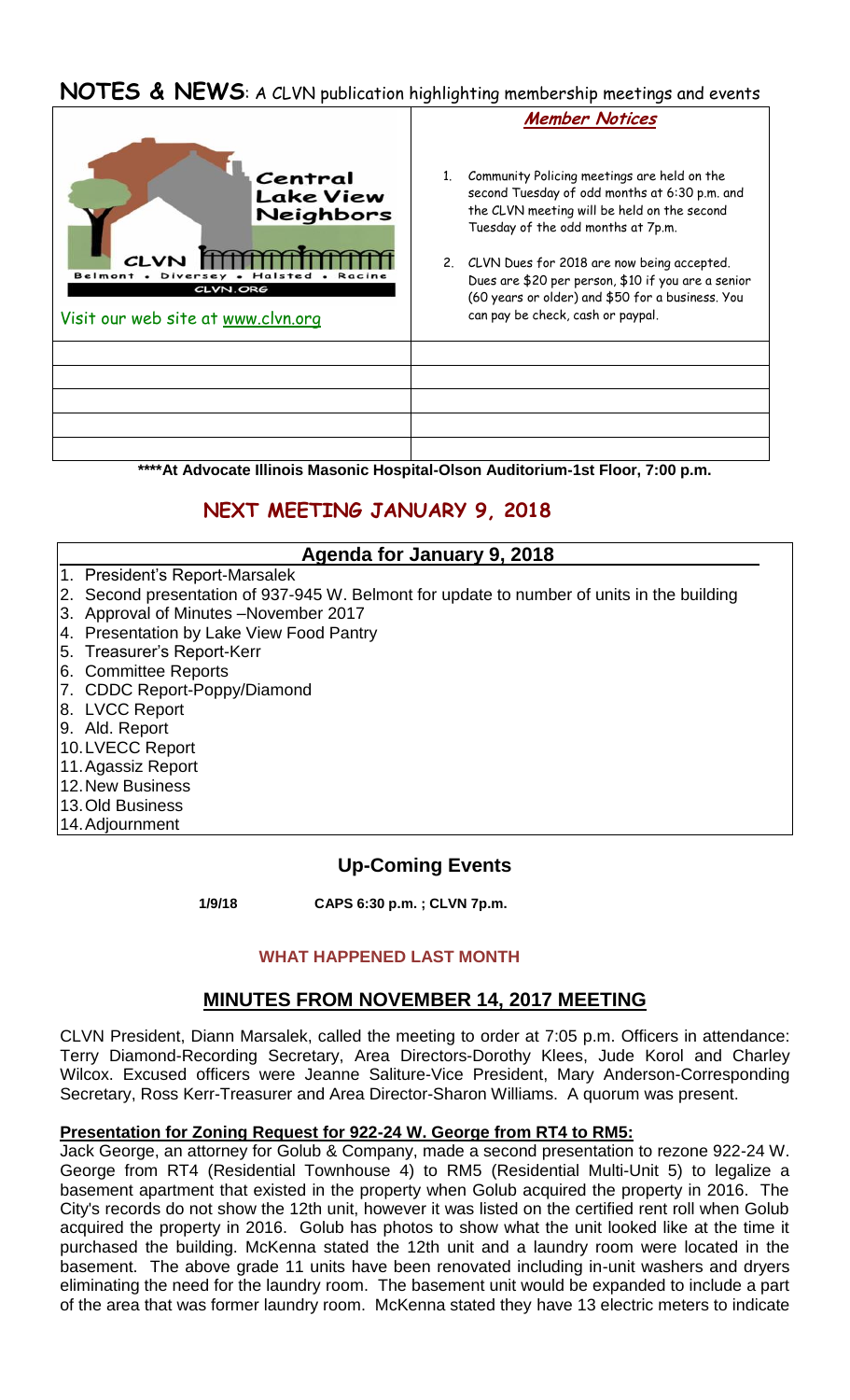there were 12 units plus one meter for the common area. In the 1990's the property had been rezoned from R5 to RM5. The 12th unit would have been grandfathered if the City had records to indicate the unit existed before the area was down zoned. A restrictive covenant has been signed by the owner to the rezoning that it would rezone the property back to RT4 after the building permit and certificate of occupancy were issued by the City. The restrictive covenant runs with the land and is enforceable in court. The Alderman could rezone the property back to RT4 if the permits and certificate of occupancy were not issued within 18 months. Marsalek reported the CLVN Planning and Zoning Committee reviewed this request and recommended the approval of this item with the restrictive covenant being signed by the owner. A vote was taken and approved by 16 votes in favor and 2 votes against.

**Presentation of 937-945 W. Belmont:** Sara Barnes, an attorney from the office of Sam Banks, made a presentation along with Mitch Goltz for the property. Previously they appeared before CLVN and got approval to build a 33 unit building on the property just to the east of the Belmont el on the south side of Belmont. They now seek to change the number of units in the building from 33 to 37. The change is reducing the number of 2 bedroom units to one bedroom and studios as this is what the market is seeking. No other items of the plan will change so the height of the building and footprint all remain the same. The building will still have Type 1 zoning and offer one more affordable rent unit. The affordable rent units typically are offered to a median income level to teachers, nurses, police or fire employees. Marsalek will refer the matter to the CLVN Planning and zoning committee. The second presentation will be made on Jan. 9, 2018. Barnes will send out notice to residences within 250 feet of the development, file the application for the change and start the process. The process will take months and they can present in January.

**Presentation of Bodega Ramos of 1134 W. Diversey for an incidental liquor license:** Neither Marsalek or Jessup have heard from the owner on the plan of operation so the matter will be tabled.

**Presentation by Commissioner Bridget Gainer:** Tabled to a future meeting.

**Election of 2018 CLVN Officers:** Marsalek thanked Jeanne Saliture and Jude Korol for their service to CLVN as officers. Both will not be seeking re-election. The slate of officers includes Diann Marsalek-President, Terry Diamond-Vice President, Ross Kerr-Treasurer, Mary Andersoncorresponding Secretary, Lauren Scolnic-Recording Secretary and Area Directors: Sharon Williams, Charlie Wilcox, Dorothy Klees and Dorothy Mroski. Marsalek inquired if there were any nominations from the floor and none were offered. Jackie Price made a motion to approve the slate of officers which was seconded by Jim Kink. The motion passed unanimously.

**President's Report:** The Community Policing and CLVN meetings for 2018 will be Jan. 9, March 13, May 8, July 10, Sept. 11 and Nov. 13. The CLVN Holiday Party will be held on Dec. 13, 2017 at Mad River with complementary food and refreshments. If you are bringing children send an email with the age and sex to CLVN. A tree lighting ceremony will be held at Treasure Island on Broadway on Nov. 29, 2017 from 6-8 p.m. CLVN 2018 dues are now due-\$10 for seniors (60 years and older), \$20 members and \$50 per business. You can pay via paypal, check or cash. Marsalek attended a community leaders meeting with the Chicago Police Supt. Eddie Johnson and he promised more resources to the District by summer. The CLVN website is being addressed to get it back up. Please remember to bag leaves and not place the leaves in the parkway. Marsalek will work with Streets and Sanitation to see if we can get another street sweeping for all the leaves that are now down. Another member asked about the status of garbage cans for buildings that go lot to lot line. Marsalek told the member the property should have room in the garage for the garbage cans. The member will get the addresses of these properties on fletcher and Marsalek will check with streets and sanitation.

**Treasurer's Report:** Marsalek reported for Kerr: Balance of accounts is \$14,638.23. Income is from events and memberships. Expenses were for plantings of bulbs and mums and the rest of the Agassiz corners which was taken from the beautification fund. The proposed 2018 budget was provided at the meeting. A motion was made by Diamond and seconded by Jackie Price to include a \$200 donation to the Lake view Food Pantry and \$50 for Operation mitten to provide mittens to underprivileged children in the 19<sup>th</sup> District. The motion passed unanimously. A member asked how we recruit new members. Marsalek and Diamond provided that we flyer the area in April for a membership drive, word of mouth to new members and membership applications are in the alderman's office.

**Lake View East Chamber of Commerce**: Maureen Martino, Executive Director of the Lake view East Chamber of Commerce and SSA17, reported holiday decorations will soon be displayed on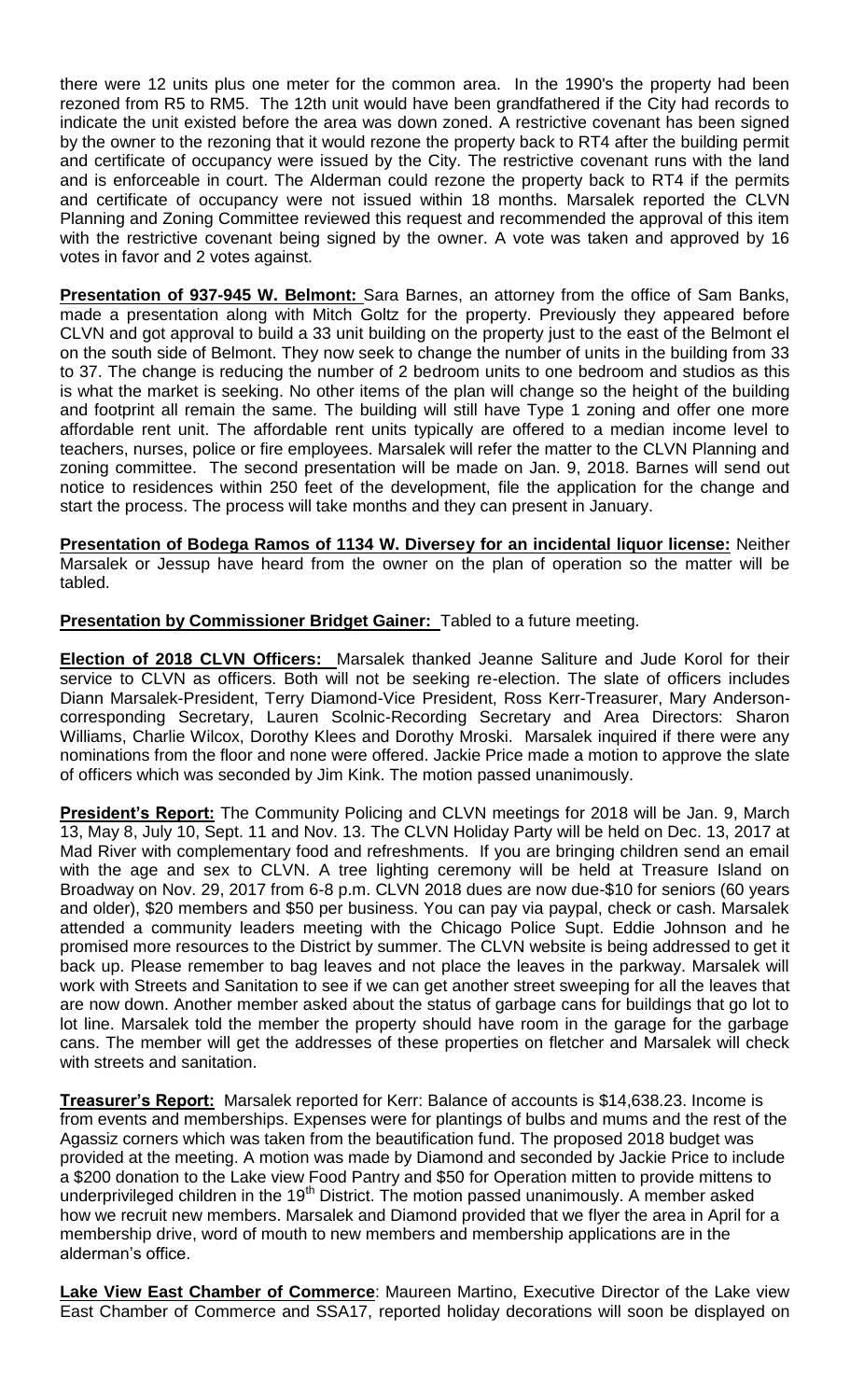Belmont. No decorations for the light poles on Sheffield due to the design of the poles. Martino attended a meeting with Supt. Johnson where he spoke about increasing resources for the  $19<sup>th</sup>$ District. The SSA is over budget and private security should have been pulled three weeks ago. She would like to see more red line security. The private security detains individuals and goes to court to testify. She encouraged everyone to send an email or write to the Mayor to request for police. The chamber has a holiday gift card program where you save your receipts from local businesses for a total of \$300.00 and receive a \$50.00 gift card to use at local stores. Please spend money in the local stores. A tree lighting will take place on Nov. 29, 2017 at Treasure Island. Marsalek asked about the floral pots and Martino stated they should be planted with seasonal items soon. A member asked if the organizational name will change to reflect Central Lake View. The name will not change but will do some branding. The SSA security budget is 24% of the budget or \$160,000.00 and the chamber adds \$20,000.00 for security. A member expressed concern that the police are losing staff and now taxes from the SSA 17 are paying for security to cover the police. Diamond commented she thought the money for security was well spent and thanked the chamber for making a difference. The SSA provides vacuums by the drains to remove debris including leaves. Members thanked the chamber/ssa for emptying garbage cans on Belmont and Sheffield. They also power wash the sidewalk and areas around Belmont and Sheffield. A neighbor's night will be on Nov. 16, 2017 at Replay on Sheffield from 6-8 p.

**Approval of July Minutes**: A motion was made by Karen Gaus to approve the September 11, 2017 minutes. The Motion was seconded by Terry Diamond. The motion passed unanimously.

**Ald. Tunney Report**: Chris Jessup reported there are 363 officers in the District. Ald. Tunney has been meeting with the Supt. To get more staff and hope to see 380 or more officers here by summer. You should send an email to the mayor requesting more police and cc Chris Jessup at [chris.jessup@cityofchicago.org.](mailto:chris.jessup@cityofchicago.org) There was a greenway meeting tonight at Hawthorne Academy and the next meeting is at Nettlehorst. The green 333383 passes expire Jan. 1, 2018. The crosswalk sign at Belmont and Seminary is down and L&L Academy was sent an invoice to pay for the new sign. Mildred and Wellington will be resurfaced at the end of the week.

**Beautification Committee Report**: No report until spring.

**CDDC Report**: Diamond reported there will be surplus property once the flyover is completed. Individuals should express their desire for the businesses and landscaping for those areas. Construction for the flyer should start in 2018 and finish in 2020. There will be another meeting at DePaul to discuss these issues. The next CDDC meeting will be Jan. 24, 2018 at Ann Sather's at 6:30 p.m.

**Planning & Zoning Committee Report:** Diamond reported the 922-24 W. George project was approved earlier at the meeting. The property on the 800 block of Oakdale is almost finished and will be rezoned.

**LVCC Report:** Klees reported LVCC discussed the Cubs playoffs and a project at Clark and School. The meeting was poorly attended.

**Agassiz School report**: Mark Brumwell reported the school and Friends of Agassiz wanted to thank CLVN for their efforts for the Halloween Party. A special thanks to Diann Marsalek, Charlie Wilcox, Karen Gaus and Terry Diamond for helping with the party. The school is expanding their curriculum to be toped rated for an IB program for all grades. There will be several events/fundraisers for the school: Nov.17 Building Blocks on Lincoln, 12-1 buy books at Barnes and Nobles on Webster to benefit the school, Dec. 9 Winterland Wishes Pancake Breakfast. The gala will be held May 5 at Mini Cooper on Diversey. The gala and action produced \$30,000.00 for the school. The Chicago Cubs matched school funds. Ald. Tunney and congressman Quigley walked in the school's walk a thon. Brumwell will send info for CLVN to publish.

### **Old Business**: None.

#### **New Business**: None

Advocate Hospital: A member brought to the attention of the hospital that the new construction at Clark and Barry has graffiti. Also there are employees smoking on Barry. The hospital will address these issues. Jude Korol commented how beautiful the living wall turned out.

**Adjournment:** A motion was made by Terry Diamond to adjourn the meeting and seconded by Karen Gaus. The motion passed unanimously. The meeting adjourned at 8:15 p.m. the next meeting is January 9, 2018.